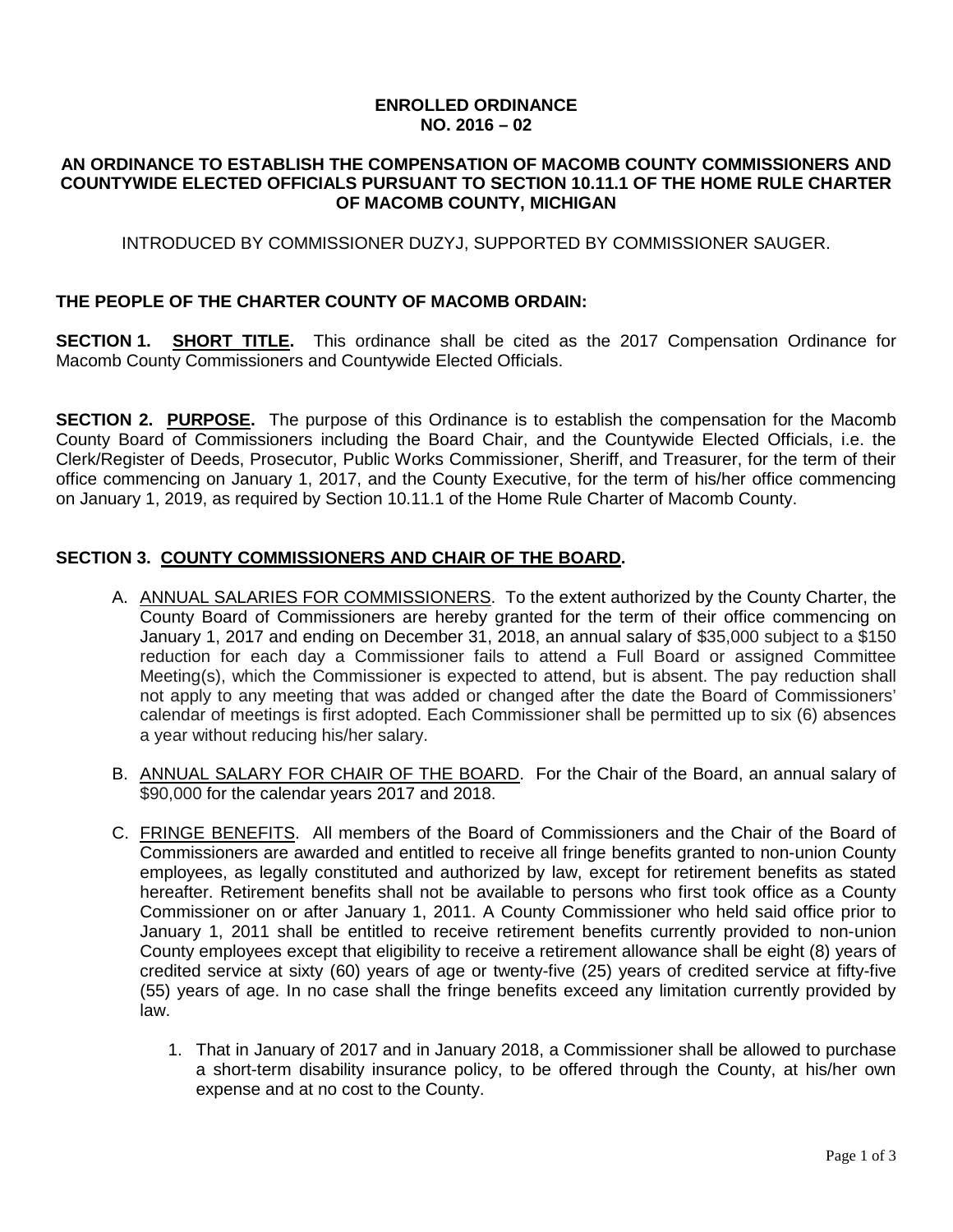D. OFFICE OF CHAIR.The office of the Chair of the Board of Commissioners is a full-time position in the same sense as the Clerk/Register of Deeds, Prosecutor, Public Works Commissioner, Sheriff, Treasurer, and County Executive are full-time positions.

# E. ATTENDANCE.

- 1. An attendance report shall be compiled monthly showing absences of Commissioners from appointed Committee and Full Board Meetings, which report shall be available to the public.
- 2. A Commissioner may petition for an absence to be excused if a county-related obligation or activity that overlaps with a scheduled Full Board or assigned committee meeting(s). The Commissioner must petition by providing notification to the Board Chair's office. The Board Chair must make a motion for the absence to be excused on behalf of the absent Commissioner at the next scheduled Full Board meeting. A 2/3 majority vote is required to approve. An approved excused absence will not count towards the six (6) absences permitted each year (Section 3.A.) per Commissioner.

# **SECTION 4. COUNTYWIDE ELECTED OFFICIALS.**

A. ANNUAL SALARIES FOR COUNTYWIDE ELECTED OFFICIALS. To the extent authorized by the County Charter, the Countywide Elected Officials listed below are hereby granted for the term of their office commencing on January 1, 2017 and ending on December 31, 2020 the following annual salaries:

|                                         | 2017      | 2018      | 2019      | 2020      |
|-----------------------------------------|-----------|-----------|-----------|-----------|
| County Clerk/Register of Deeds          | \$108,880 | \$111,058 | \$113,279 | \$115,544 |
| <b>County Prosecutor</b>                | \$148,619 | \$151,591 | \$154,623 | \$157,716 |
| <b>County Public Works Commissioner</b> | \$130,034 | \$132,635 | \$135,287 | \$137,993 |
| <b>County Sheriff</b>                   | \$121,469 | \$123,898 | \$126,376 | \$128,904 |
| <b>County Treasurer</b>                 | \$112,342 | \$114,589 | \$116,881 | \$119,218 |

B. ANNUAL SALARY FOR COUNTY EXECUTIVE. To the extent authorized by the County Charter, the County Executive is hereby granted for the term of their office commencing on January 1, 2019 and ending on December 31, 2022 the following annual salaries:

|                         | 2019      | 2020      | 2021      | 2022      |
|-------------------------|-----------|-----------|-----------|-----------|
| <b>County Executive</b> | \$164,964 | \$168,263 | \$171,628 | \$175,061 |

- C. FRINGE BENEFITS. All the foregoing Countywide Elected Officials, unless otherwise provided herein, are awarded and entitled to receive all fringe benefits granted to all non-union County employees, as legally constituted and authorized by law; provided, that none of the fringe benefits shall exceed total compensation as currently provided by law.
- D. FEES AND PER DIEMS. All fees and per diems unless otherwise mandated by law, collected by the County Clerk/Register of Deeds, the County Public Works Commissioner, County Prosecuting Attorney, the County Sheriff, the County Treasurer, and the County Executive or their deputies or department employees are to be accounted for and given to the County Treasurer for deposit in the general fund for the County of Macomb.